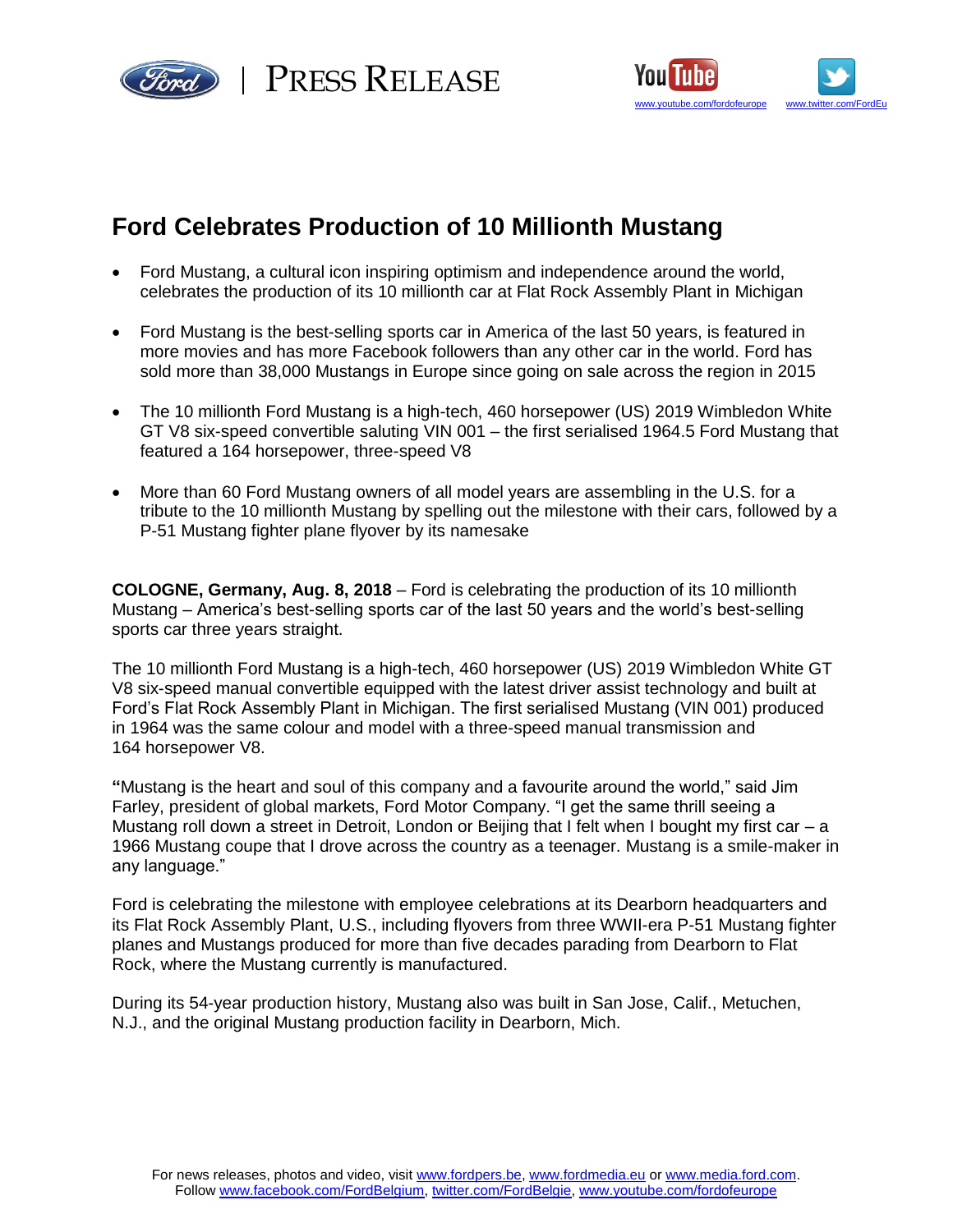## **Best-selling sports car**

Mustang is America's best-selling sports car over the last 50 years, based on Ford analysis of 1966-2018 total U.S. new vehicle cumulative registrations for all sports car segments supplied by IHS Markit.

Ford has sold more than 38,000 Mustangs in Europe since the iconic model first went on sale across the region in 2015.

Last year, Mustang outsold the Porsche 911 in 13 European markets, including the U.K. and Spain. The leading five European markets for Mustang sales in 2017 were Germany, the U.K., France, Belgium, and Sweden.

## **Better Than Ever**

The latest Ford Mustang offers more technology, exhilarating performance and more personalisation than ever.

The new Ford Mustang features a more athletic exterior, and an upscale interior with soft-touch materials and 12-inch digital instrument cluster. Enhanced powertrains include Ford's 450 PS 5.0-litre V8 and 10-speed automatic transmission for 0-100 km/h (0-62 mph) acceleration in 4.3 seconds, 12.1  $\frac{1}{100}$  km fuel efficiency and 270 g/km CO<sub>2</sub>.<sup>\*</sup> A six-speed manual transmission option is equipped with Ford's new rev-matching technology for smoother, faster downshifts accompanied by a "blip" of the powerful engine.

Advanced driving technologies include MagneRide® adjustable suspension, selectable Drive Modes and a new Active Valve Performance Exhaust that delivers an innovative Good Neighbour Mode for early-morning or late-night driving. New driver assistance technologies include Pre-Collision Assist with Pedestrian Detection and Lane Keeping Aid.

In addition, Ford earlier this year introduced a new special edition [Ford Mustang Bullitt,](https://media.ford.com/content/fordmedia/feu/en/news/2018/03/05/new-ford-mustang-bullitt-for-europe-salutes-silver-screen-legend.html) celebrating the 50th anniversary the legendary Warner Bros. film and powered by an enhanced 5.0-litre V8 engine.

The Ford Mustang is now in its sixth generation. In addition to its sales leadership, the Mustang page has more likes on Facebook than any other vehicle nameplate.

## # # #

BULLITT and all related characters and elements© & TM Warner Bros. Entertainment Inc. (s18)

## MagneRide is a trademark of BWI Group

\*The declared Fuel/Energy Consumptions,  $CO<sub>2</sub>$  emissions and electric range are measured according to the technical requirements and specifications of the European Regulations (EC) 715/2007 and (EC) 692/2008 as last amended. Fuel consumption and  $CO<sub>2</sub>$  emissions are specified for a vehicle variant and not for a single car. The applied standard test procedure enables comparison between different vehicle types and different manufacturers. In addition to the fuel-efficiency of a car, driving behaviour as well as other non-technical factors play a role in determining a car's fuel/energy consumption, CO<sub>2</sub> emissions and electric range.  $CO<sub>2</sub>$  is the main greenhouse gas responsible for global warming.

For news releases, photos and video, visit [www.fordpers.be,](http://www.fordpers.be/) [www.fordmedia.eu](http://www.fordmedia.eu/) or [www.media.ford.com.](http://www.media.ford.com/) Follo[w www.facebook.com/fordofeurope,](http://www.facebook.com/fordofeurope) [www.twitter.com/FordEu](http://www.twitter.com/FordEu) o[r www.youtube.com/fordofeurope](http://www.youtube.com/fordofeurope)